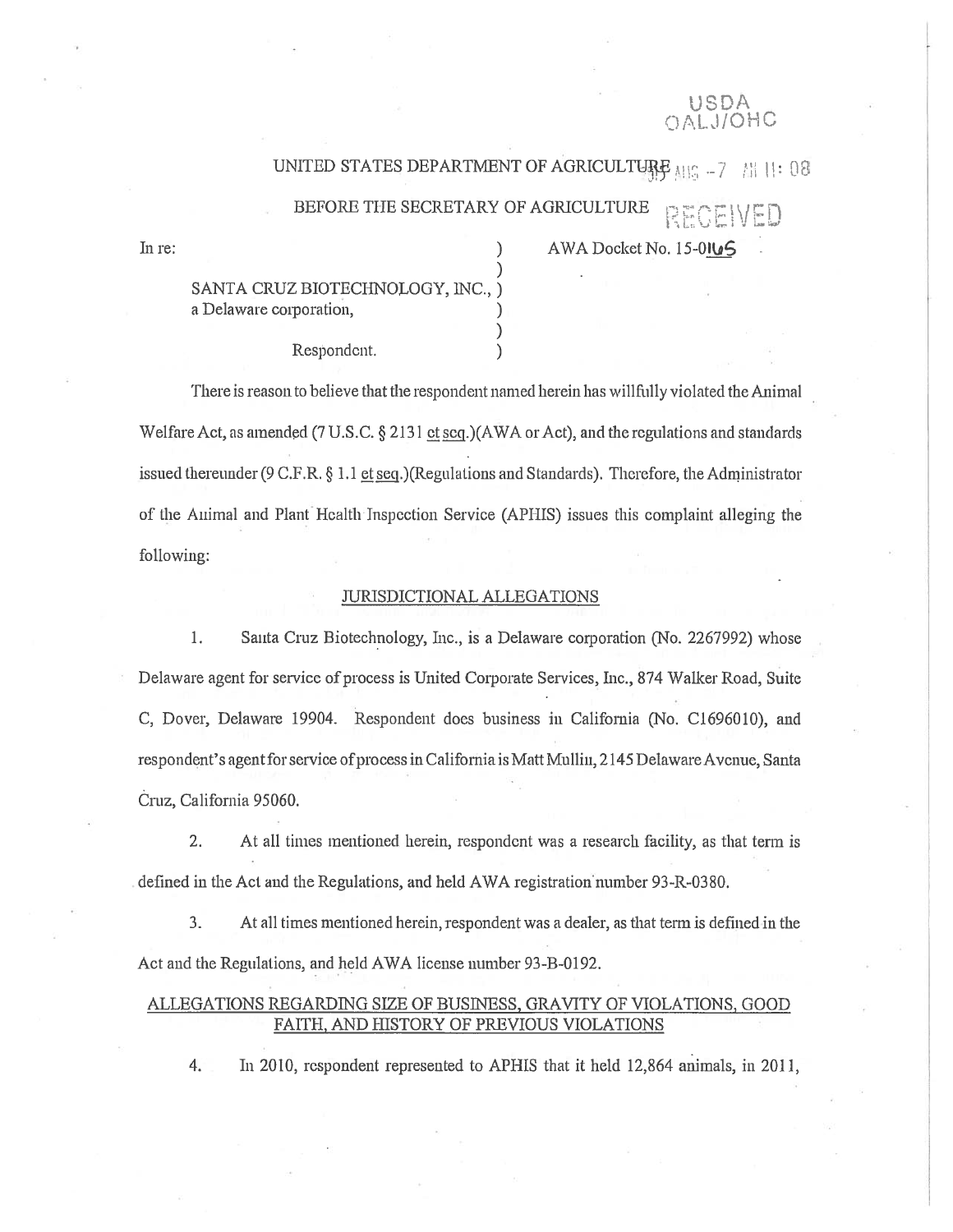respondent represented that it held 17,537 animals, in 2012, respondent represented that it held 1 5,933 animals, in 2013, respondent represented thatitheld 15,648 animals, and in2014, respondent represented that it held 9,139 animals.

5. The violations alleged herein involve, *inter alia*, repeated failures to provide minimally-adequate and expeditious veterinary care and treatment to animals, to observe animals regularly and to report timely information about animal health problems to respondent's attending veterinarian, and to have access to emergency veterinary care, and, most recently, after suffering for hours, <sup>a</sup> goa<sup>t</sup> was euthanized by veterinary tech personnel, using <sup>a</sup> captive bolt gun and no secondary euthanasia method, because no veterinarian was available.

6. Respondent has demonstrated bad faith by misleading APHIS personnel about the existence of an undisclosed location where respondent housed regulated animals, which nondisclosure precluded inspection of that location and those animals.

7. On or about July 10, 2005, respondent resolved alleged violations documented from October 10, 2002, through December 9, 2004, by entering into <sup>a</sup> stipulation pursuan<sup>t</sup> to <sup>9</sup> C.F.R. § 4.11, and paying <sup>a</sup> civil penalty of \$4,600. Thereafter, respondent has been repeatedly cited by APHIS for noncompliance with the Regulations and Standards.

#### ALLEGED VIOLATIONS

8. On or about the following dates, respondent failed to provide adequate veterinary care to animals andlor failed to establish programs of adequate veterinary care that included the availability of appropriate facilities, personnel, equipment, equipment and services, the use of appropriate methods to prevent, control, and treat diseases and injuries and the availability of emergency care, and/or daily observation of all animals and <sup>a</sup> mechanism of direct and frequent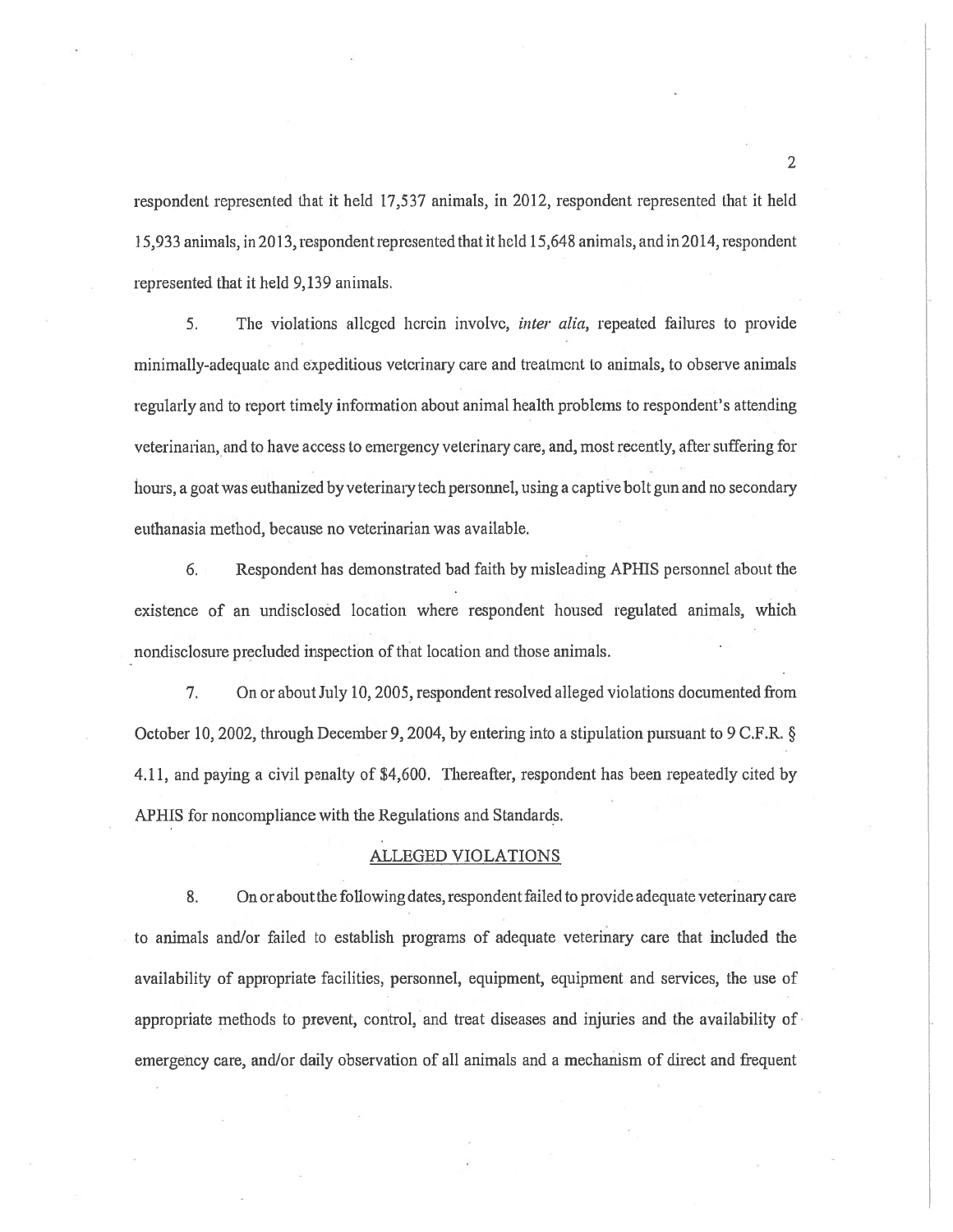communication in order to convey timely and accurate infonnation about animals to the attending veterinarian, and/or adequate guidance to personnel involved in animal care, in violation of the veterinary care Regulations applicable to research facilities, <sup>9</sup> C.F.R. § 2.33, and in willful violation of the veterinary care Regulations applicable to dealers, <sup>9</sup> C.F.R. § 2.40, as follows:

a. May 5, 2012, through June 26, 2012. Respondent failed to provide adequate veterinary care to <sup>a</sup> goa<sup>t</sup> (#9697) that was thin and in poor condition in early May 2012, and continued to deteriorate and lose significant weight through May 24, 2012. Specifically, respondent failed to perform tests recommended by <sup>a</sup> veterinarian on May 9 and May 23, 2012, failed to diagose the goa<sup>t</sup> or recommend <sup>a</sup> treatment plan, and did not weigh the goa<sup>t</sup> between April 23, 2012 (when the goa<sup>t</sup> weighed 168 pounds) and May 14, 2012 (when the goa<sup>t</sup> weighed 139 pounds). After APHIS's inspection on May 24, 2012, <sup>a</sup> veterinarian determined that the goa<sup>t</sup> had an elevated white cell count and administered antibiotics; on June 1, 2012, <sup>a</sup> veterinarian diagnosed the goa<sup>t</sup> as anemic and recommended <sup>a</sup> complete blood count (CBC), which was not performed until June 6, 2012, and at that time revealed that the goat's hematocrit  $(Hct)^{1}$  was 16.7%. Following the goat's continued deterioration, on June 12, 2012, <sup>a</sup> veterinarian recommended euthanasia, but as of June 26, 2012, respondent had not cuthanized the goat.  $9 \text{ C.F.R.}$  §  $2.33(a), 2.33(b)(1), 2.33(b)(2),$ 2.33(b)(3), 2.33(b)(4), <sup>9</sup> C.F.R. § 2.40(a), 2.40(b)(1), 2.40(b)(2), 2.40(b)(3), 2.40(b)(4).

b. September 9, 2011, through June 26, 2012, Respondent failed to provide adequate veterinary care to <sup>a</sup> goa<sup>t</sup> (#11940) that was diagnosed as anemic on July 27, 2011,

<sup>1</sup>Hematocrit is a blood test that measures the percentage of the volume of whole blood that is made up of red blood cells. http://www.nlm.nih.gov/medlineplus/ency/article/003646.htm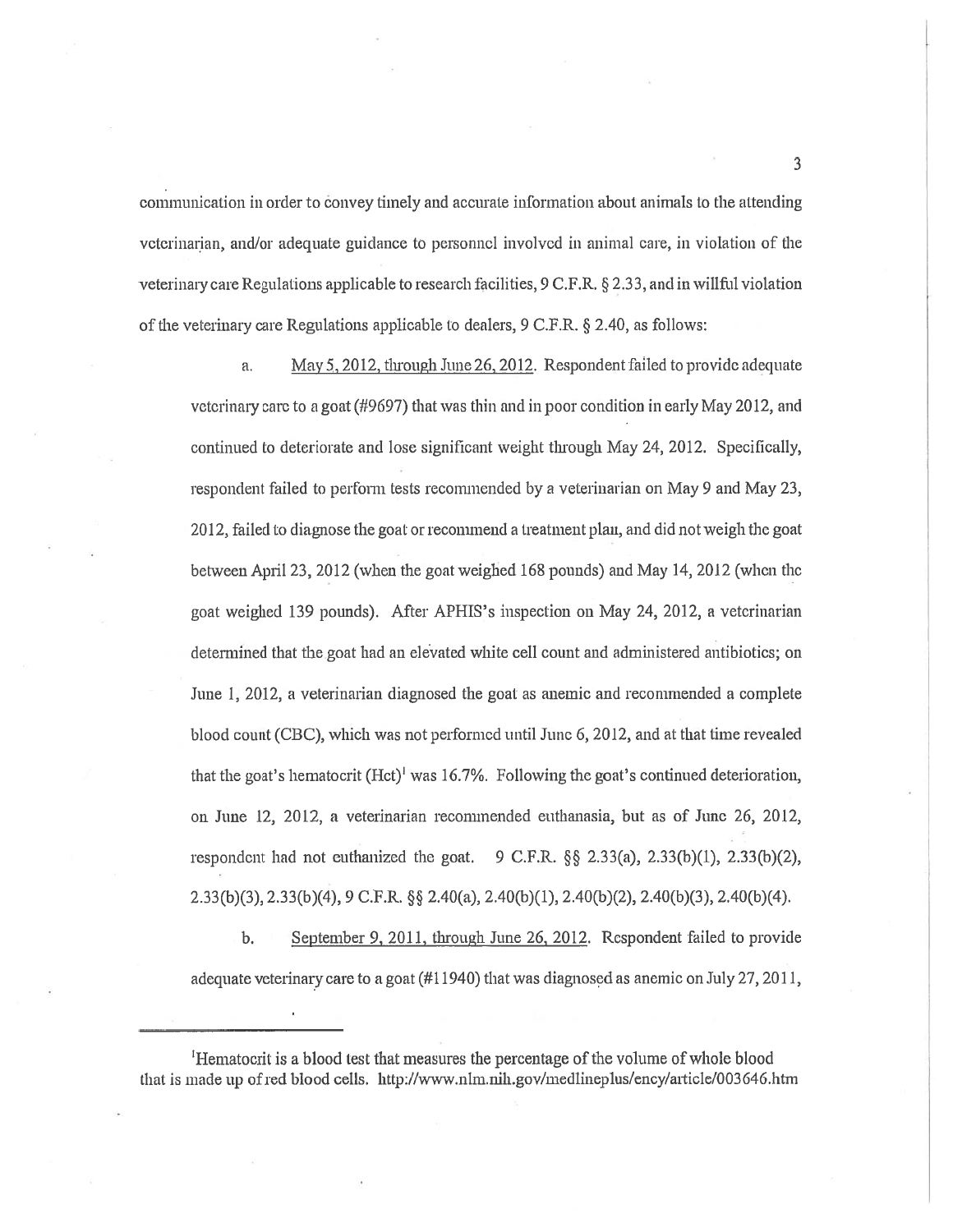and a veterinarian had ordered that the goat's Het be tested on September 9, 2011, the test was not performed, and the goa<sup>t</sup> received no testing or treatment for its condition through June 28, 2012. During inspections on May 24 and June 26, 2012, APHIS inspectors identified this animal as needing veterinary care.  $9 \text{ C.F.R.}$  §§ 2.33(a), 2.33(b)(1), 2.33(b)(2), 2.33(b)(3), <sup>9</sup> C.F.R. § 2.40(a), 2.40(b)(I), 2.40(b)(2), 2.40(b)(3).

c. April 26, 2012, through July 11, 2012. Respondent failed to provide adequate veterinary care to <sup>a</sup> goa<sup>t</sup> (#14266) that was in poor condition. Specifically, respondent failed to evaluate the goa<sup>t</sup> as recommended by <sup>a</sup> veterinarian on April 26, 2012, to determine whether the goat had an "immune mediated condition" and should be euthanized, and failed to record any diagnostics or tests or to perform the Het test ordered by a veterinarian on May 9, 2012. On May 17 and 18, 2012, tests revealed low Het, and the goat's condition did not improve with antibiotics (given after APHIS's May 24, 2012, inspection), respondent euthanized the goa<sup>t</sup> on July 11, 2012, and respondent discovered that the goa<sup>t</sup> had <sup>a</sup> lung abscess. 9 C.F.R. §§ 2.33(a), 2.33(b)(1), 2.33(b)(2), 2.33(b)(3), 9 C.F.R. §§ 2.40(a), 2.40(b)(1), 2.40(b)(2), 2.40(b)(3).

d. April 26,2012, through May24, 2012. Respondent failed to provide adequate veterinary care to <sup>a</sup> goa<sup>t</sup> (#15666) that had <sup>a</sup> history of dermatitis and was, in poor condition, and specifically, respondent failed to evaluate the goa<sup>t</sup> as recommended by <sup>a</sup> veterinarian on April 26, 2012, to determine whether the goa<sup>t</sup> had an "immune mediated condition" and should be euthanized; failed to record any diagnostics or tests or to perform the Hct ordered by <sup>a</sup> veterinarian on May 9, 2012; when the results of <sup>a</sup> CBC on May 17, 2012, revealed that the goat's hematocrit was under 20, the goat was not identified as anemic; and as of May 24,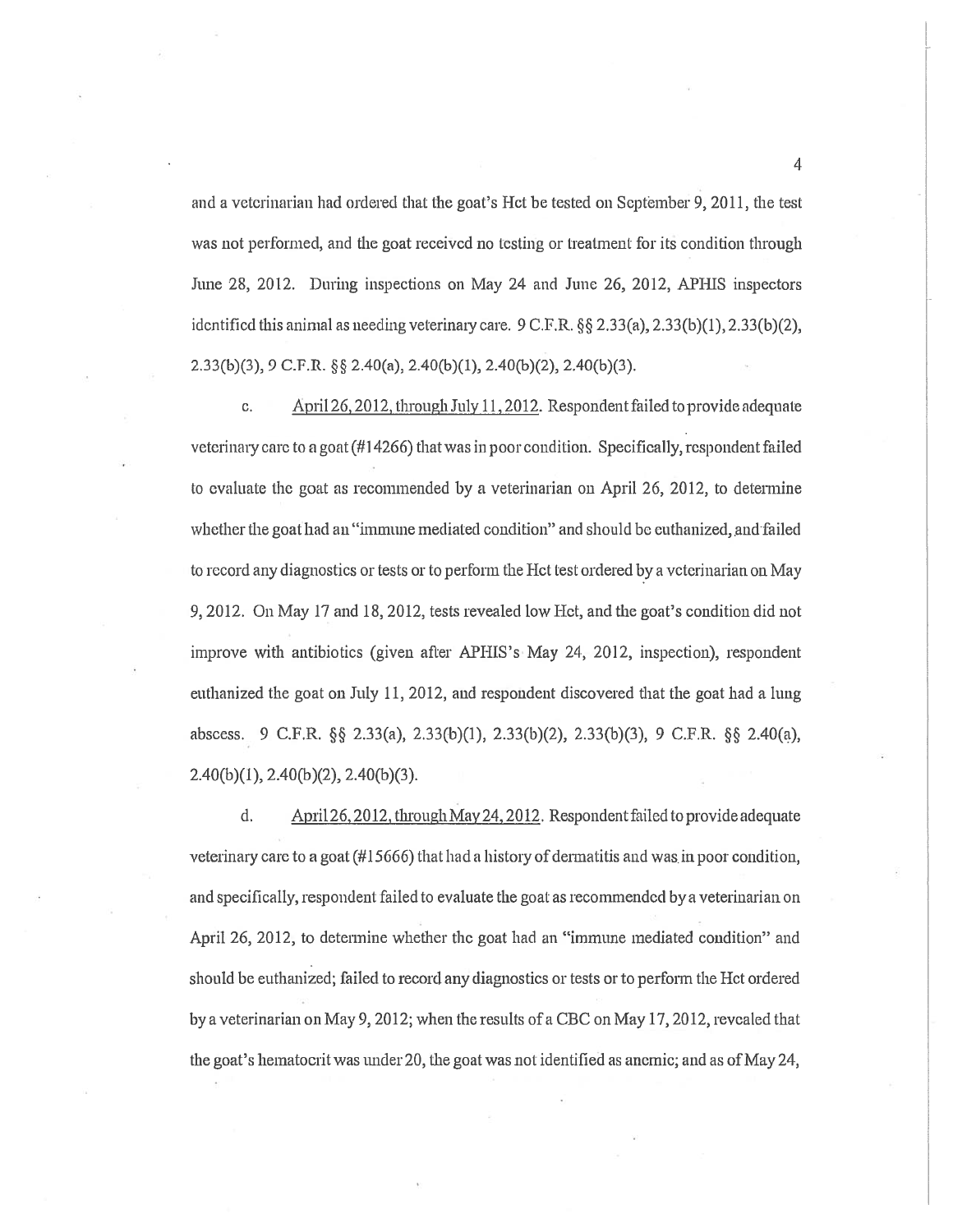2012, no treatment had been ordered and the goa<sup>t</sup> was still thin, with flaking skin and patches of hair loss. <sup>9</sup> C.F.R. § 2.33(a), 2.33(b)(1), 2.33(b)(2), <sup>9</sup> C.F.R. § 2.40(a), 2.40(b)(1),  $2.40(b)(2)$ .

e. May 14,2012, through June 6,2012. Respondent failed to provide adequate veterinary care to a goat (#8947) that sustained a foxtail wound on its right foreleg on or about May 14, 2012. Specifically, respondent treated the wound exclusively with topical sprays and failed to give the goat any pain medication, notwithstanding that the wound was open and "very tender," and during their May 24, 2012, inspection, APHIS inspectors observed that the goa<sup>t</sup> was lame, and respondent began treating the goa<sup>t</sup> for pain only after that inspection, and respondent euthanized the goat on June 6, 2012. 9 C.F.R.  $\S$  2.33(a), 2.33(b)(1), 2.33(b)(2), 2.33(b)(4), <sup>9</sup> C.F.R. § 2.40(a), 2.40(b)(1), 2.40(b)(2), 2.40(b)(4).

f. April 28, 2012, through June 11, 2012. Respondent failed to provide adequate veterinary care to <sup>a</sup> goa<sup>t</sup> (#12267) that sustained <sup>a</sup> rattlesnake bite on April 28, 2012, and following initial treatment, the goat's condition did not improve, and the goat was not given any further treatment until its death. Specifically, the goa<sup>t</sup> developed <sup>a</sup> visibly swollen jaw and chest and draining lesion, and experienced <sup>a</sup> 23% weight loss (24 pounds) between April 28 and May 9, 2012. By APHIS's inspection on May 24, 2012, the goat was observed to be unable or unwilling to close its mouth, which, in conjunction with the goat's other visible conditions, indicated that the goa<sup>t</sup> was unable to eat normally. On June 10, 2012, the goa<sup>t</sup> was observed to have labored breathing, but was not euthanized until June 11, 2012. <sup>9</sup> C.F.R. § 2.33(a), 2.33(b)(1), 2.33(b)(2), 2.33(b)(4), <sup>9</sup> C.F.R. § 2.40(a), 2.40(b)(1), 2.40(b)(2), 2.40(b)(4).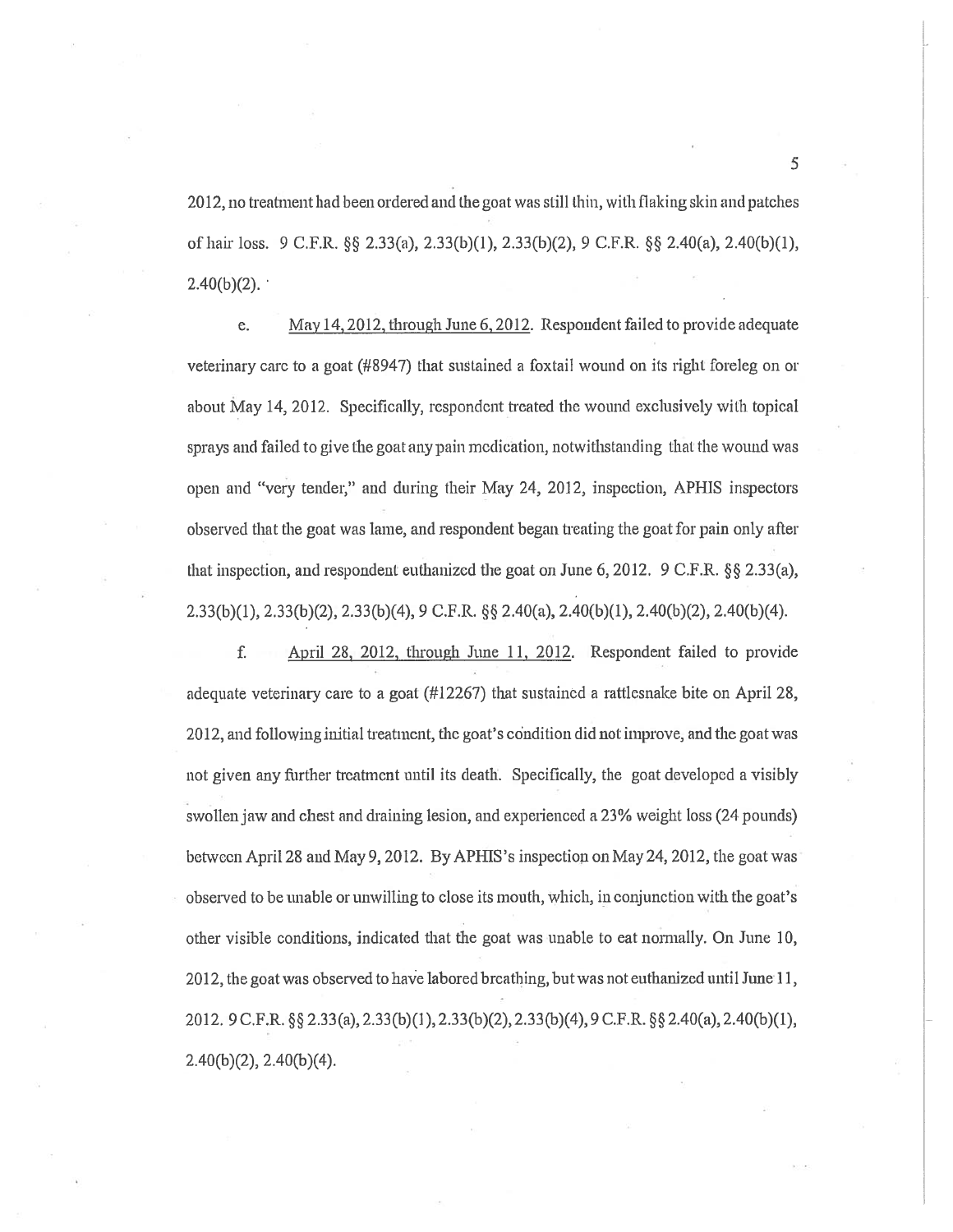g. May23, 2012. Respondent failed to provide adequate veterinary care to <sup>a</sup> thin goa<sup>t</sup> (#15282) with prominent hips, ribs, shouldcrs, and spine, and respondent failed to notice or document this goat's condition until May 23, 2012. 9 C.F.R.  $\S$  2.33(a), 2.33(b)(1), 2.33(b)(2), <sup>9</sup> C.F.R. § 2.40(a), 2.40(b)(1), 2.40(b)(2).

h. June 26, 2012, through July 3, 2012. Respondent failed to provide adequate veterinary care to <sup>a</sup> goa<sup>t</sup> (#15493) that was observed to be severely lame, and was housed with other animals and in <sup>a</sup> manner that did not restrict the animals' movements, and there were no records indicating when the goa<sup>t</sup> was first observed to be lame, the goat's leg had not been splinted or bandaged, and the goat was not seen by a veterinarian until July 3, 2012, a week after APHIS's June 26, 2012, inspection. 9 C.F.R. §§ 2.33(a), 2.33(b)(2), 2.33(b)(3), 2.33(b)(4), <sup>9</sup> C.F.R. § 2.40(a), 2.40(b)(2), 2.40(b)(3), 2.40(b)(4).

i. June 26, 2012, through June 28,2012. Respondent failed to provide adequate veterinary care to <sup>a</sup> goa<sup>t</sup> (#15704) that was observed to be severely lame, and was housed with other animals and in a manner that did not restrict the animals' movements, and there were no records indicating when the goat was first observed to be lame, the goat's leg had not been splinted or bandaged, and the goa<sup>t</sup> was not seen by <sup>a</sup> veterinarian until two days after APHIS's inspection on June 26, 2012. 9 C.F.R.  $\S$  2.33(a), 2.33(b)(2), 2.33(b)(3), 2.33(b)(4), <sup>9</sup> C.F.R. § 2.40(a), 2.40(b)(2), 2.40(b)(3), 2.40(b)(4).

j. June 13, 2012; through June 20, 2012. Respondent failed to provide adequate veterinary care to <sup>a</sup> goa<sup>t</sup> (#6789) that was noted to be thin and in poor condition but was not weighed, and was not seen by a veterinarian until June 20, 2012. 9 C.F.R. §§ 2.33(a), 2.33(b)(2), <sup>9</sup> C.F.R. § 2.40(a), 2.40(b)(2).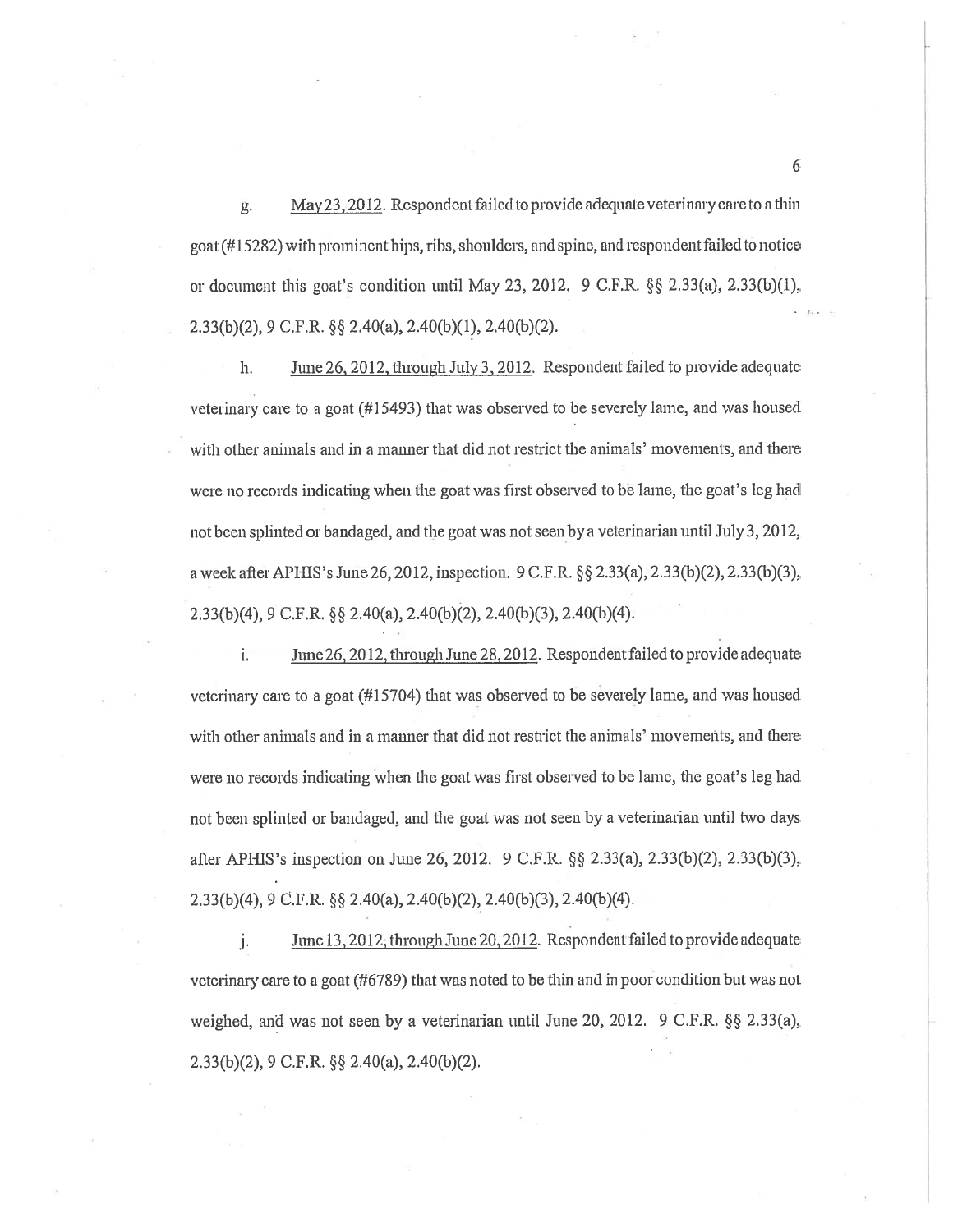k. April 10, 2012, through July 9, 2012. Respondent failed to provide adequate veterinary care to <sup>a</sup> goa<sup>t</sup> (#9459) that had <sup>a</sup> history of respiratory problems and had lost 21 pounds from 2011 to April 1 0, 2012. Respondent did not take steps to determine the cause ofthe weight loss and continued to collect blood from this goat, including on April 12, 2012, and notwithstanding the goat's continued deterioration, as evidenced by swollen forelegs and <sup>a</sup> nasal discliaige, and despite being identified during APHIS 's June 26, 2012, inspection as needing further veterinary care, respondent never had tests or <sup>a</sup> physical examination performed and never developed <sup>a</sup> treatment plan, and this goa<sup>t</sup> died on July 9, 2012, having received inadequate veterinaiy care. <sup>9</sup> C.F.R. § 2.33(a), 2.33(b)(1), 2.33(b)(2), 2.33(b)(3), 2.33(b)(4), <sup>9</sup> C.F.R. § 2.40(a), 2.40(b)(1), 2.40(b)(2), 2.40(b)(3), 2.40(b)(4).

1. June 15,2012, through June 20,2012. Respondent failed to provide adequate veterinary care to <sup>a</sup> goa<sup>t</sup> (#12025) or to communicate health problems to respondent's attending veterinarian; and specifically, the goa<sup>t</sup> was observed to have labored breathing on June 15, 2012, but was not seen by a veterinarian until June 20, 2012. 9 C.F.R. §§ 2.33(a), 2.33(b)(1), 2.33(b)(2), 2.33(b)(3), <sup>9</sup> C.F.R. § 2.40(a), 2.40(b)(1), 2.40(b)(2), 2.40(b)(3).

m. August 21, 2012. Respondent failed to provide adequate veterinary care to <sup>a</sup> thin goa<sup>t</sup> (#9563) with prominent ribs, pelvis, shoulders, and spine, and respondent failed to notice, document, or otherwise address this goat's condition until August 21, 2012. 9 C.F.R.  $\S$  2.33(a), 2.33(b)(1), 2.33(b)(2), 2.33(b)(4), 9 C.F.R.  $\S$  2.40(a), 2.40(b)(1), 2.40(b)(2), 2.40(b)(4).

n. July 7, 2015. Respondent failed to provide adequate veterinary care to <sup>a</sup> goa<sup>t</sup> (#2 1135) that had been diagnosed with urinary calculi and treated with ace promazine. On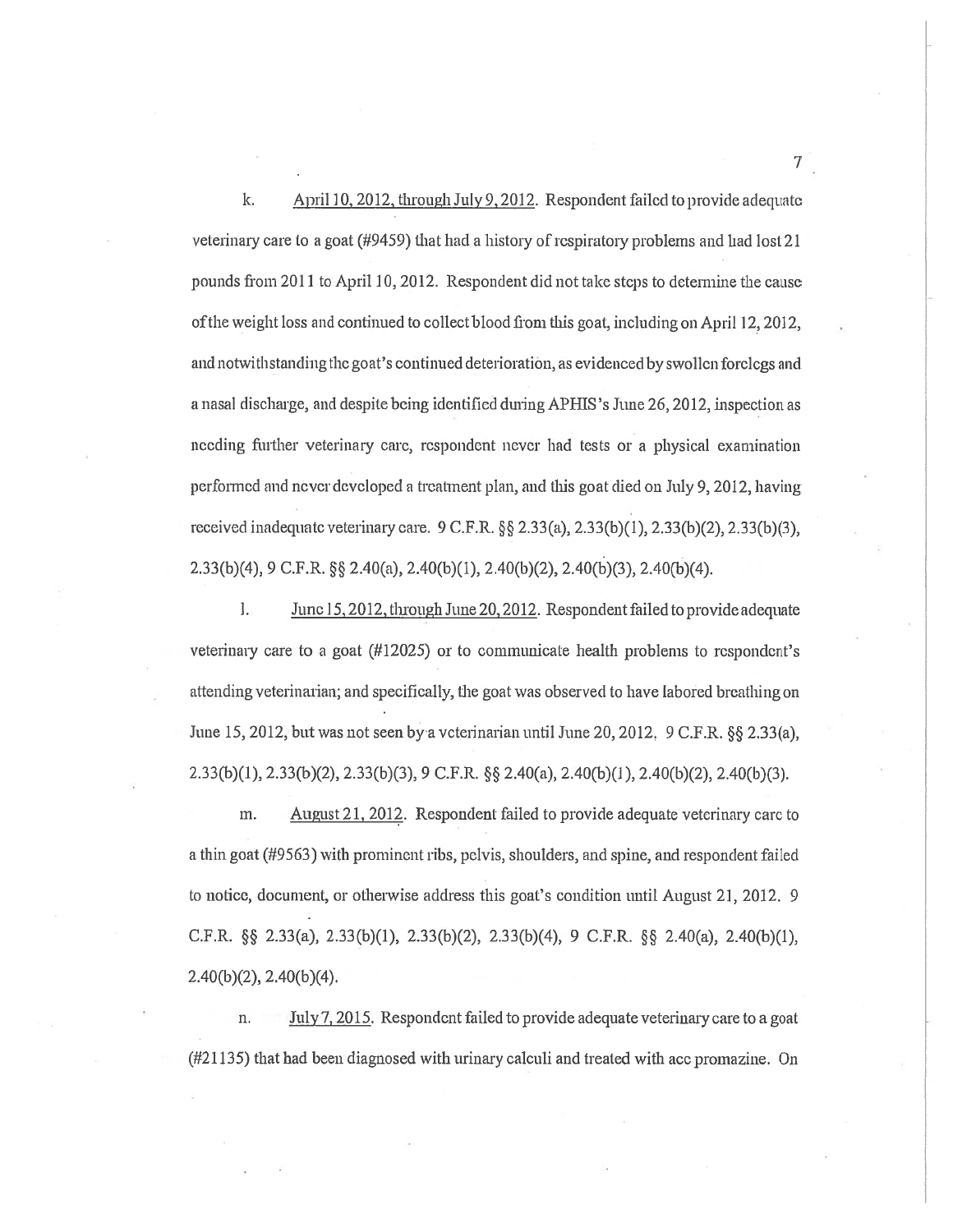July 7, 2015, at approximately 10:30 a.m., APHIS inspectors found the goat in a depressed posture, unwilling to walk, and breathing heavily. Respondent had no veterinarian available to attend to this animal: respondent's "on-site" veterinarian was on vacation, and respondent's staff could not contact respondent's attending veterinarian, or any other veterinarian who could provide emergency care. By  $3:30$  p.m., the goat was agonal, suffering and in distress. Respondent failed to follow its own "Standard Operating Procedure" for emergency goa<sup>t</sup> euthanasia, which requires veterinary approval for euthanasia. As no veterinarian was available, respondent's staff used a captive bolt gun alone (without a sedative or secondary euthanasia injection), to effect euthanasia of the goat at approximately 4:15 p.m. 9 C.F.R.  $\S$  2.33(a), 2.33(b)(1), 2.33(b)(2), 2.33(b)(3), 2.33(b)(4), 9 C.F.R.  $\S$  $2.40(a)$ ,  $2.40(b)(1)$ ,  $2.40(b)(2)$ ,  $2.40(b)(3)$ ,  $2.40(b)(4)$ .

9. On or about July 7, 2015, respondent failed to handle one goat and two rabbits as carefully and expeditiously as possible in <sup>a</sup> manner that does not cause trauma, behavioral stress, <sup>p</sup>hysical harm and/or unnecessary discomfort, and specifically, (I) respondent failed to attend to <sup>a</sup> goa<sup>t</sup> (#21135) expeditiously or to addrss the goat's agona<sup>l</sup> distress, resulting in the goat's suffering behavioral stress, physical harm, and unnecessary discomfort prior to death, and (2) respondent housed two rabbits in respondent's infirmary in elevated cages with open doors, <sup>p</sup>lacing the rabbits at risk, in willful violation of the Regulations applicable to dealers,  $9 \text{ C.F.R.}$  § 2.131(b)(1), and in violation of the Regulations applicable to research facilities,  $9 \text{ C.F.R. } \S 2.38(f)(1)$ .

-10. On or about July 7, 2015, respondent willfully violated the Regulations applicable to dealers, <sup>9</sup> C.F. R. § 2.100(a), and violated the Regulations applicable to research facilities, <sup>9</sup> C.F.R. § 2.38(k)(1), by failing to meet the Standards for rabbits, and specifically, respondent <sup>p</sup>laced seven